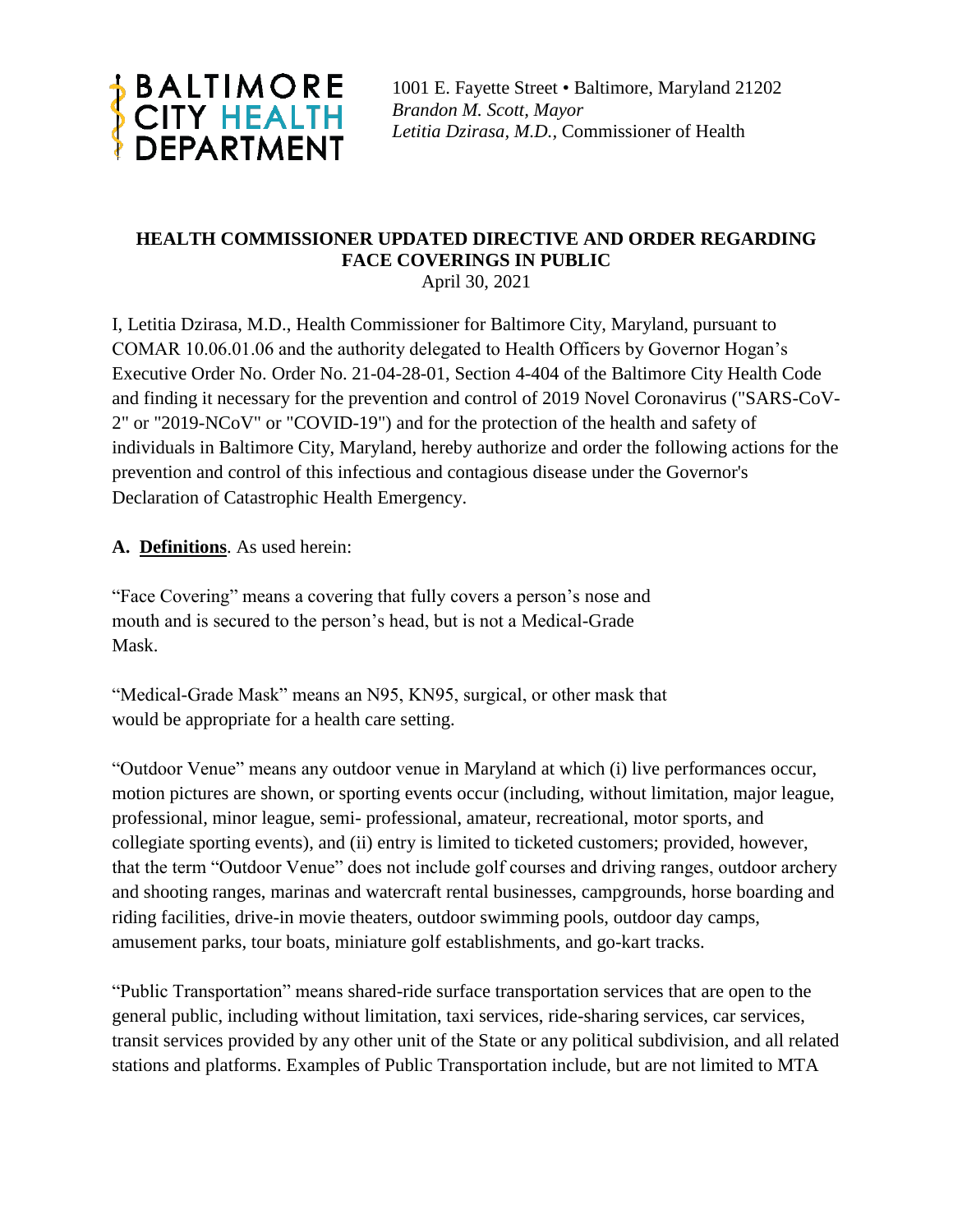bus service, MARC train service, Light Rail train service, MTA Metro subway service, and Mobility and Paratransit services.

#### B. **Requirement to Wear Face Coverings**.

**a**. Except as provided in paragraph c. below, all persons in Maryland over the age of five (5) years old are required to wear a Face Covering when they are:

1. in or on any Public Transportation or School Bus;

2. indoors at any location where members of the public are generally permitted, including without limitation, Religious Facilities, Retail Establishments, Foodservice Establishments, Fitness Centers, Gaming Facilities, the Indoor Areas of Racing Facilities, Indoor Recreation Establishments, Personal Services Establishments, and Indoor Venues;

3. at any Outdoor Venue (as defined in this Order);

4. obtaining healthcare services, including without limitation, in offices of physicians and dentists, hospitals, pharmacies, and laboratories;

5. engaged in work in any area where:

i. interaction with others is likely, including without limitation, in shared areas of commercial offices; or

ii. food is prepared or packaged; and

6. indoors in any portion of a School where interaction with others is likely, including without limitation, classrooms, hallways, cafeterias, auditoriums, and gymnasiums.

**b.** Single-use Face Coverings shall be properly discarded in trash receptacles. It is recommended that all reusable Face Coverings be cleaned frequently (at least once per day).

**c**. Exceptions. Paragraph a. does not require persons to wear Face Coverings:

1. if, due to a bona fide disability or medical condition, it would be unsafe for the person to do so;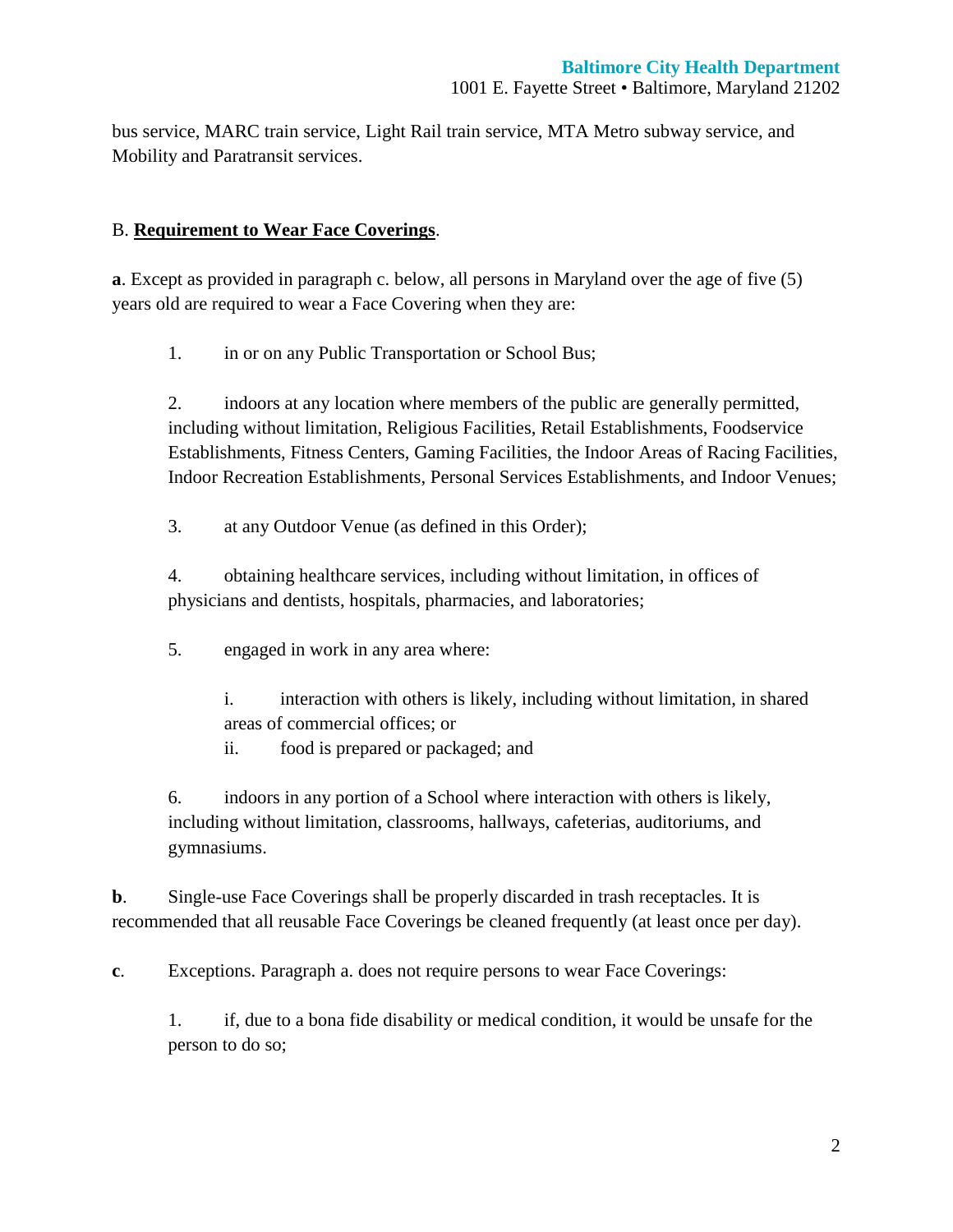2. to the extent wearing a Face Covering would impede communication by or with persons who have a hearing impairment or other disability, where the ability to see the mouth is essential for communication;

3. if wearing a Face Covering would subject the person to an unsafe working condition, as determined by federal, state, or local occupational safety regulators or workplace safety guidelines;

4. to the extent wearing a Face Covering would make it impossible to receive services requiring access to the face, mouth, or head, including without limitation, dental care, shaving, and facial treatments;

5. while consuming food or beverages;

6. while swimming or engaging in other physical activities where the use of a Face Covering is likely to pose a bona fide safety risk;

7. while operating any Public Transportation conveyance, provided that the person is (1) the sole operator of the conveyance, and (2) located in a separate compartment that is off-limits to riders; or

8. to the extent it is necessary to observe the person's entire face to verify such person's identity for bona fide security purposes.

## C. **General Provisions**.

1. This Order supersedes and replaces in full, Section XVI of the Mayoral Executive Order Updating Restrictions effective March 26, 2021 and remains effective until after termination of the state of emergency and the proclamation of the catastrophic health emergency has been rescinded, or until rescinded, superseded, amended, or revised by additional orders. Other than Section XVI, the March 26, 2021 Mayoral Executive Order remains in full force and effect until rescinded, superseded, amended or revised by additional orders.

2. The underlined paragraph headings in this Order are for convenience of reference only and shall not affect the interpretation of this Order.

3. If any provision of this Order or its application to any person, entity, or circumstance is held invalid by any court of competent jurisdiction, all other provisions or applications of the Order shall remain in effect to the extent possible without the invalid provision or application. To achieve this purpose, the provisions of this Order are severable.